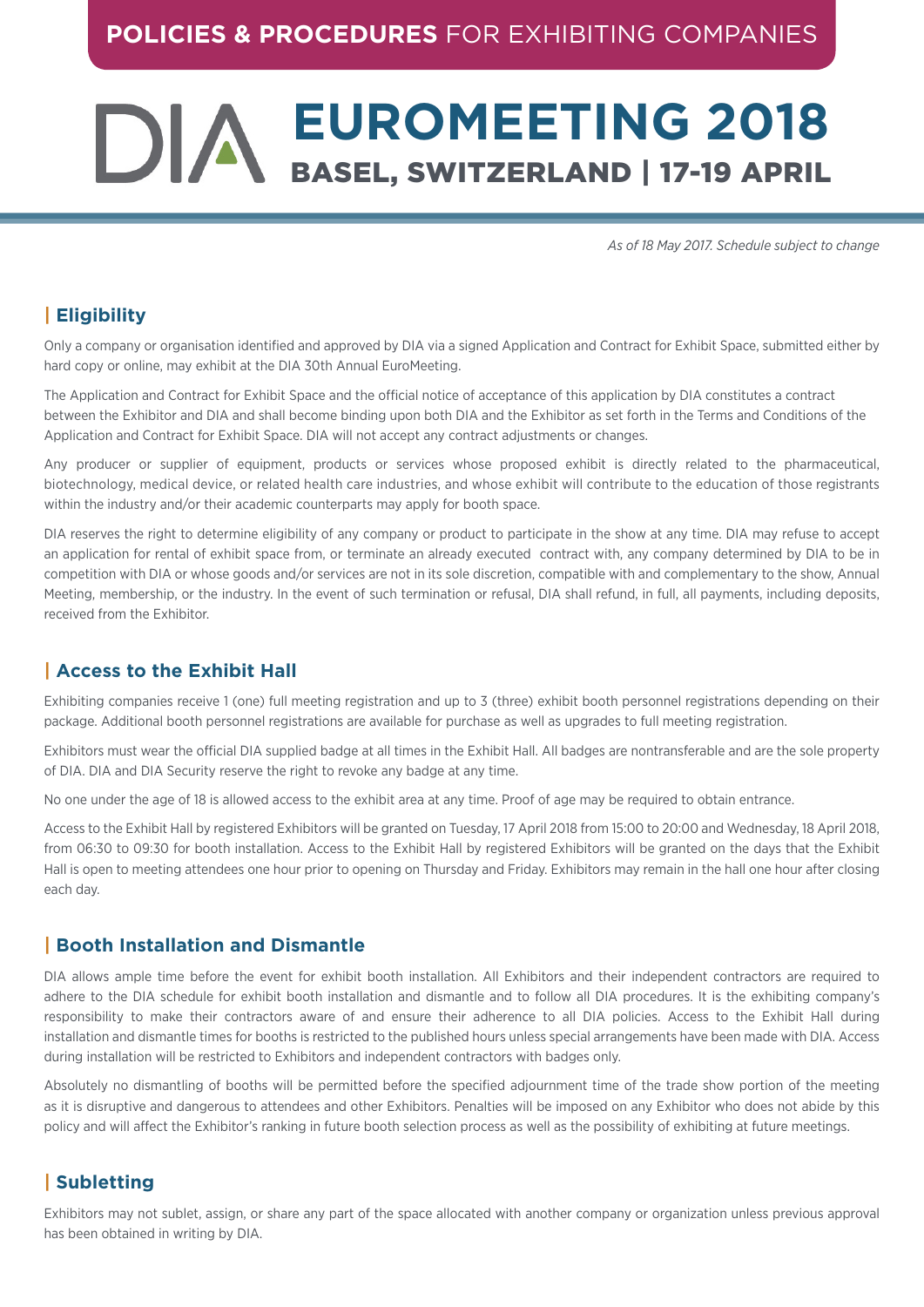# **| Failure to Occupy Space**

Any space not partially occupied at least 30 minutes prior to opening will be forfeited by the Exhibitor and can be used by DIA in any manner, without refund, unless arrangements for delayed occupancy have been previously approved by DIA. All booths must be setup and ready for the show by the walk-through inspection. Exhibiting companies that fail to occupy and furnish contracted exhibit space will be charged for any expenses incurred by DIA to carpet the booth area and convert it to a lounge area.

# **| Exhibit Space Selection**

Exhibiting companies will have an opportunity to register and reserve booth space for the DIA 30th Annual EuroMeeting 2018 while onsite in Basel, Switzerland. Booth selection appointment times can be scheduled at the DIA Sales Office and are on a first-come, first-serve basis.

Companies are ranked by the date and time their application is received and are scheduled for space selection.

Exhibitors found to be in violation of DIA's rules and regulations will be subject to a reduction in ranking.

Registration and booth selection for the DIA 31th Annual EuroMeeting 2019 for companies not exhibiting at the DIA 30th Annual EuroMeeting 2018 in Basel will open 23 April 2018.

DIA will make booth assignments upon receipt of a signed Application and Contract for Exhibit Space. DIA will make a good faith effort to assign the Exhibitor a booth that conforms to the Exhibitor's booth selection, size, and location criteria, including proximity to other companies, as indicated by the Exhibitor in its Application. Notwithstanding the above, DIA retains sole discretion to assign exhibit space and may change the original allocation of space by notification to the Exhibitor's authorised representative.

## **| Booth Structure and Décor Guidelines**

All exhibit floor spaces will be carpeted or covered with an approved material (bare floors in booths are not allowed). Unless, the official show services provider, has been notified that previous arrangements have been made, carpeting will be installed in any booth.

Exhibitors may not apply paint, lacquer, adhesive or other coatings to building columns, floors or walls, or to standard booth equipment. Electrical cords, rear sides of audio/visual equipment and other aspects of the exhibit not intended for public view must be concealed or displayed so as not to distract from neighboring exhibits. Any portion of the exhibit with visible unfinished sides or back exposed must be draped off at the Exhibitor's expense.

The aisles, passageways, overhead spaces, public meeting rooms, and other meeting facilities are controlled by DIA. Exhibitors may not have displays, furniture, etc. in the Exhibit Hall aisles, nor may they install banners or hanging signage spanning Exhibit Hall aisles or on building columns or walls. No lighting, fixtures, or overhead lighting are allowed outside the boundaries of the booth space, and should not project onto other exhibits or the aisles. Lighting that spins, rotates, pulsates, and other special lighting effects should be in good taste and not interfere with neighboring Exhibitors or otherwise detract from the general atmosphere of the event.

Provided Exhibitor booth space is sufficient, DIA does allow automobiles or trucks on the show floor. Prior authorization from DIA is mandatory and additional charges may be incurred with having an automobile on the show floor. These charges are the responsibility of the Exhibitor and will be disclosed at the time of approval. An additional agreement must be signed indicating the Exhibitor's approval of the terms and fees. Final approval must be received by the Congress Center Basel.

# **| Fire Regulations**

Each Exhibitor is responsible for knowledge of and adherence to all Glasgow fire and safety codes referenced in the Exhibitor Service Kit. Exhibitors must comply with all applicable laws and regulations.

## **Booth Activity Guidelines**

Exhibitors are expected to maintain decorum in and around their exhibit space so as not to offend or disturb other Exhibitors. Exhibitors must police their own booths to be sure the noise levels from demonstrations or sound systems is kept to a minimum and does not interfere with others.

DIA reserves the right to prohibit and require immediate cessation of any activity or distribution of materials it deems inappropriate or disruptive.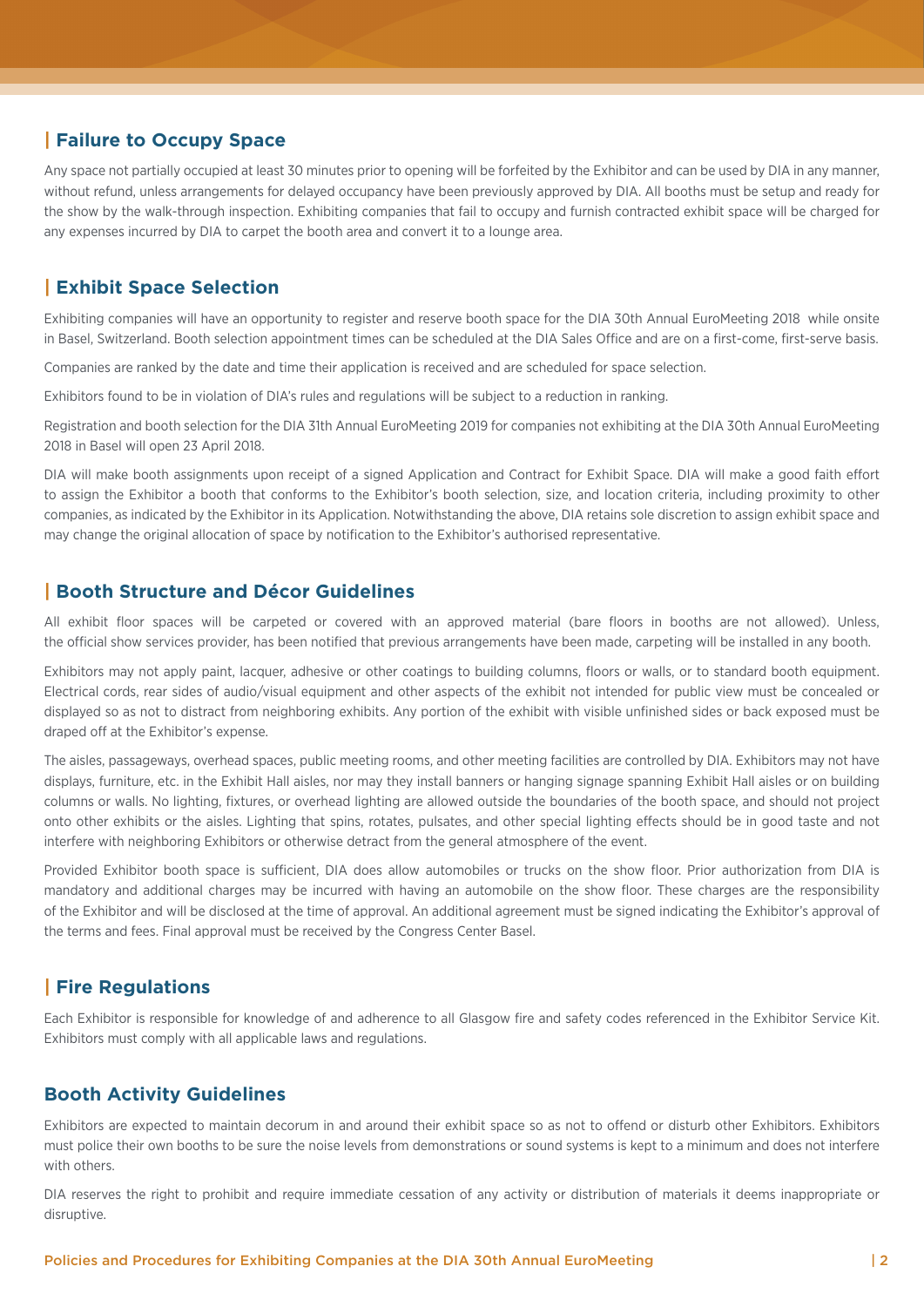Demonstration areas must be organised within the Exhibitor's space so as to not interfere with any traffic in the aisle, and sampling or demonstration tables must be placed a minimum of 2ft (60cm) from the aisle so as to prevent accidental injury to spectators. Should the spectators interfere with the normal traffic flow in aisles or overflow into neighboring exhibits, the presentation will be limited or eliminated.

Booths must be staffed at all times the Exhibit Hall is open.

No company may advertise their company's meetings or training course material, advertisements or brochures that compete with DIA or any of its events, from within their booth, in any space occupied by the DIA, or in any promotional mailing piece.

All promotional material must be confined to the exhibiting companies' booth or areas designated with the purchase of specific official additional marketing opportunities. Materials found outside these areas will be discarded and the Exhibitor will receive a violation penalty.

DIA offers a wide range of additional support, marketing and branding opportunities. Details and fees for the services offered are included in the Marketing & Industry Support Opportunities brochure.

Marketing activity at hotels contracted by DIA is strictly forbidden without approval of DIA, and in some cases prohibited altogether. DIA reserves the right to halt any unapproved advertising activity at contracted hotels.

## **| Use of DIA Logo and EuroMeeting Name**

The use of DIA's logo is not permitted in Exhibitor promotional materials or Exhibitor signage. Meeting graphics in multiple sizes will be made available for Exhibitor use on Exhibitor's website, emails or other promotional materials announcing their participation at the EuroMeeting. These banners should be hyperlinked to www.DIAglobal.org/EM2018 and reference the meeting as the DIA 30th Annual EuroMeeting.

#### **| Exhibit Personnel Professionalism**

It is the responsibility of each exhibiting company contact to make sure their exhibit personnel are aware of and adhere to all DIA policies, applicable terms of the Application and Contract for Exhibit Space, and conduct themselves in a professional manner.

Exhibit Personnel may not enter the exhibit space of another Exhibitor without permission from the latter. At no time may anyone enter an unstaffed booth of another Exhibitor.

Exhibit personnel, including vendors hired to work in their booth, may not solicit attendees, speakers, or other Exhibitors from outside of their booth or elsewhere in the meeting venue.

#### **| Prohibited Activities and Items in the Exhibit Hall**

Unless a special exception has been granted by DIA in advance for fundraising activities to benefit certain not-for-profit organisations, Exhibitors may not engage, directly or indirectly, in any fundraising in the Exhibit Hall. Any organisation seeking an exception must receive written approval from DIA at least 60 days in advance of first move in day.

Exhibiting companies are limited to taking orders for products and services. Sales transactions and/or any exchange of money on the show floor are not permitted.

In addition, the following are prohibited in the Exhibit Hall:

- Soliciting attendees, speakers, or Exhibitors in the aisles(s) outside booth space, in booths other than their own, or elsewhere in the meeting venue.
- Distribution of advertising, marketing materials, and product literature in any area outside their booth space or where permitted with the purchase of an official marketing opportunity.
- Helium balloons or other lighter than air objects.
- Live animals, with the exception of authorised service animals.
- Popcorn machines.
- Excessive amplification devices which may result in the disturbance of other Exhibitors.
- Using lead retrieval devices in session rooms or without the consent of the attendee, speaker, or Exhibitor.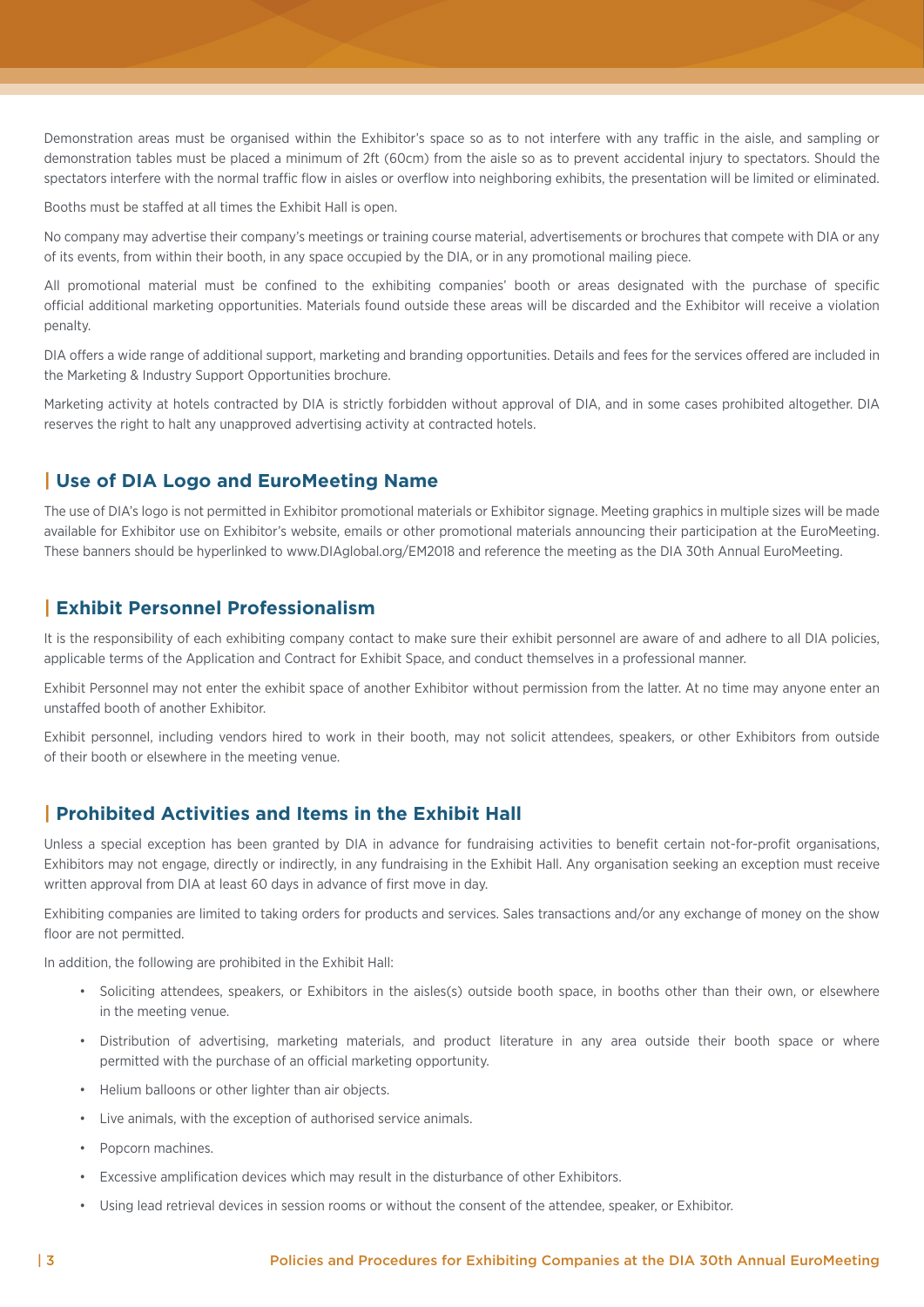#### **| Photography, Video Recording, and Audio Recording**

By attending the DIA 30th Annual EuroMeeting you give permission for images of you, captured during the conference through video, photo, and/or digital camera, to be used by DIA in promotional materials, publications, and website and waive any and all rights including, but not limited to compensation or ownership.

Exhibitors are permitted to photograph, videotape, and/or audiotape within their own booth space and may photograph, videotape, and/or audiotape Exhibit Hall attendees provided permission has been granted by the subject.

Exhibitors may not photograph or videotape other Exhibitors' or organizations' exhibits. All photography, video, and audio equipment must remain with Exhibitors' booth space and must not disrupt visitor traffic.

Exhibitors who do not wish to use DIA's official photographer or videographer listed in the Exhibitor Service Manual must submit a Notification of Intent to Use an Exhibitor Appointed Contractor Form located in the online Exhibitor Resource Center. The Exhibitor appointed photographer/videographer must provide DIA with proof of adequate insurance as part of the EAC notification and comply with the meeting facility's policies and procedures for Exhibitor Appointed Contractors.

All Exhibitor Appointed Contractors working on show days must have official meeting badges. Exhibitors are responsible for making sure all contractors are badged appropriately and are responsible for all associated costs.

## **| Food and Beverage**

All food and beverage must be purchased or coordinated through the official catering service, with the exception of individually wrapped candies.

Alcoholic beverages are permitted to be served and consumed in the exhibit booth providing this is in accordance with conference facility rules.

Permission must be received from DIA in advance of a show if unopened bottles of alcoholic beverages are given to attendees as gifts.

No popcorn machines are permitted.

#### **| Providing Prizes and Giveaways**

Exhibit booth giveaway items are permitted but should be modest in value and appropriate for a professional meeting. Items that are of educational value to the audience are preferred. Upon request from an Exhibitor, DIA will review proposed giveaway items in advance of the meeting to ensure they are acceptable. Giveaways must be available to all registered attendees immediately upon request.

DIA may withhold or withdraw permission to distribute gifts, souvenirs, advertising or other materials, which at its sole discretion, are considered objectionable or inappropriate.

Exhibit booth raffles are permitted; however, we request that the value of raffle prizes does not exceed €900/\$1,000. It is the responsibility of the Exhibitor to notify the raffle winners of their prize and to either provide the prize onsite or arrange for shipping to the winner. DIA will not utilize the public announcement system to make Exhibitor announcements.

#### **| Attendee Data and Lead Retrieval**

DIA respects the privacy all of its customers. DIA does not sell, rent, publish, or otherwise share contact information for its attendees, speakers, or exhibitors. Attendee lists will be available upon request once the DIA 30th Annual EuroMeeting has been made live on the DIA Global App. Attendee lists do not include contact information.

We strongly encourage Exhibitors to use the recommended lead retrieval service, Covr. Attendee, speaker, and exhibitor badges include a barcode that links to the registrant's record. The barcode itself does not include any contact data, but is used by Covr to access stored contact information. Lead retrieval devices and apps are permitted to be used outside the Exhibit Hall, but not within DIA sessions or meeting room corridors. Permission must be granted from the attendee, speaker, or exhibitor prior to scanning their badge. Equipment that scans attendee information without their approval is strictly prohibited.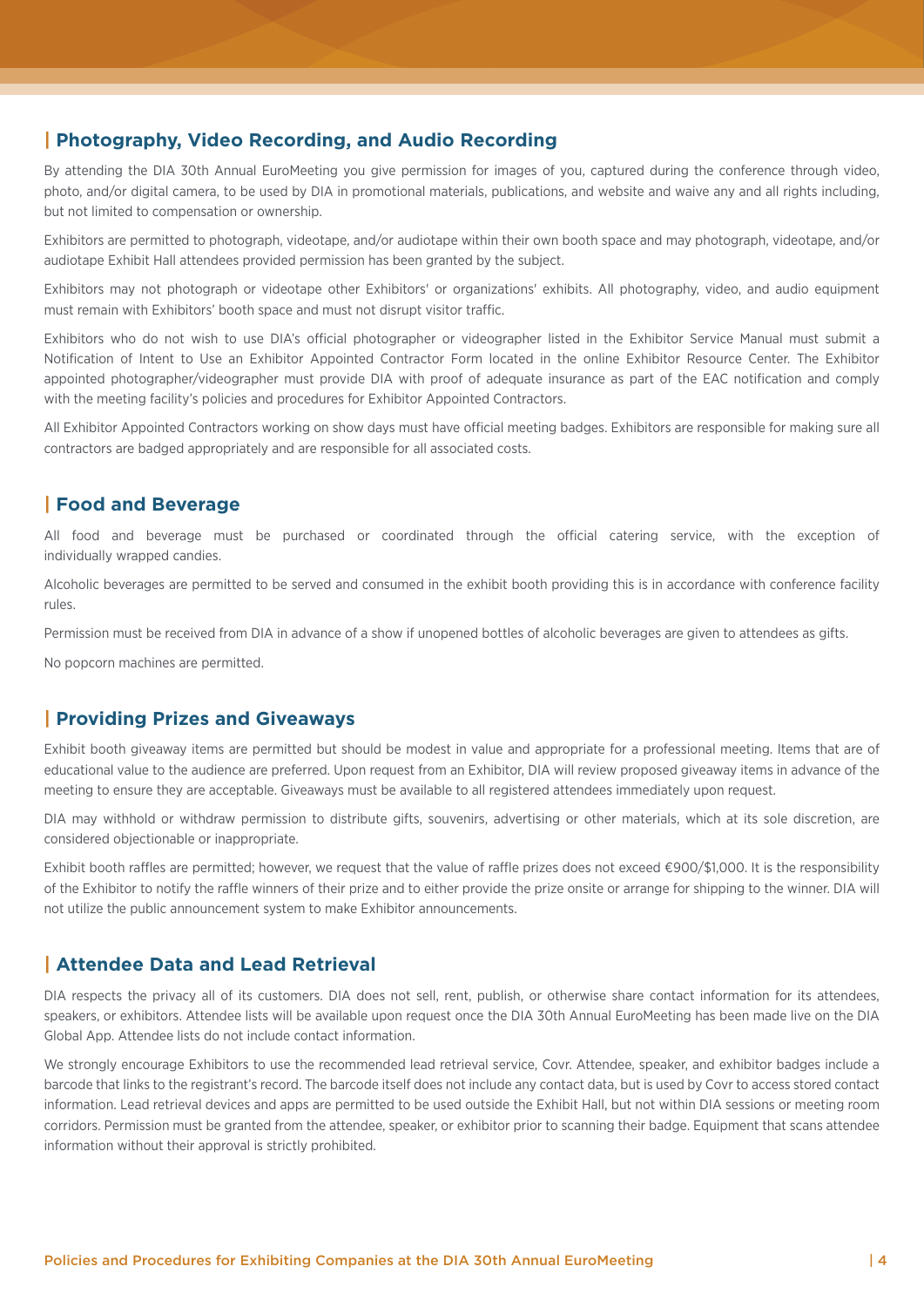#### **| Exhibitor Sponsored Special Events and Hospitality Functions**

Hospitality functions at DIA meetings provide a forum for networking with clients and prospects in a setting that is unique to the host. The term "hospitality" encompasses every type of function including a large party, a VIP suite for exhibiting company's executives, a small private breakfast, luncheon, reception, or an off-site event.

DIA reserves all function space at the designated conference center and all contracted room block hotels. Confirmed Exhibitors may request through the use of the Event & Meeting Space Application Form the release of function space at contracted hotels. Function space at the convention center is not available.

An Event & Meeting Space Application Form must be completed and approved in order to obtain function space or VIP suite. DIA reserves the right to close any hospitality suite, meeting room, or public room or decline to make rooms or suites available at future DIA conferences if an organisation does not comply with these guidelines.

## **| Indemnification**

The Exhibitor shall indemnify and hold harmless DIA, the stand builder, the meeting facility, and their respective officers, directors, members, volunteers, contractors, agents, and employees ("DIA Indemnities") from and against any and all liabilities, damages, actions, losses, claims and expenses (including attorneys' fees and costs) resulting from negligent or willful acts or omissions, or breach of the Application and Contract for Exhibit Space resulting from participation in the Event by Exhibitor, its employees, agents, or contractors. Such indemnification includes, but is not limited to, actions or claims for personal injury, death, damage to or loss of property, product liability, unfair competition, defamation, antitrust, and copyright, trademark, or patent infringement.

## **| Exhibitor Insurance**

Exhibitor shall, at its sole cost and expense, procure and maintain through the term of each contract, comprehensive general liability insurance against any claims for bodily injury or death and property damage in connection with the Event. Such insurance shall include contractual liability and product liability coverage, with combined single limits of liability of not less than €1,000,000/\$1,000,000 per occurrence/€2,000,000/\$2,000,000 aggregate coverage. Such insurance shall name DIA, Gielissen and Congress Center Basel as additional insureds. During the term hereof, the Exhibitor shall maintain Workers' Compensation and Occupational Disease insurance in full compliance with all country laws, covering all of Exhibitor's employees engaged in the performance of any work for Exhibitor. All property of the Exhibitor is understood to remain under its custody and control in transit to and from the confines of the Exhibit Hall. Proof of such insurance, including a Certificate of Insurance, shall be provided to DIA, or its agent or representative within 30 days of acceptance of Exhibitor's application.

The standard form of proof of insurance is the ACORD Certificate of Liability Insurance. In such cases as the exhibiting company name differs from the name on the certificate, please provide the name of the exhibiting company in order for accurate accounting of insurance. This form must be sent into the DIA exhibit department at least one month or earlier before the exhibition begins. Any Exhibitor planning to use a contractor other than the one designated by DIA to supervise the set up and dismantling of their exhibit must notify the DIA exhibit department in writing one month before the exhibition occurs. The EAC (Exhibitor Appointed Contractor) must submit an original and valid certificate of insurance to DIA and must cover the time period from move-in through move-out.

# **| Security**

Exhibitors are responsible for security of their exhibit and its contents. Security personnel contracted directly by DIA are intended primarily for crowd control and credentials verification. Exhibitors are encouraged to budget and make security arrangements for sensitive or valuable items. DIA is not responsible for the security of Exhibitors' property. Protection, both security and insurance coverage, of Exhibitors' property is the sole responsibility of the Exhibitor.